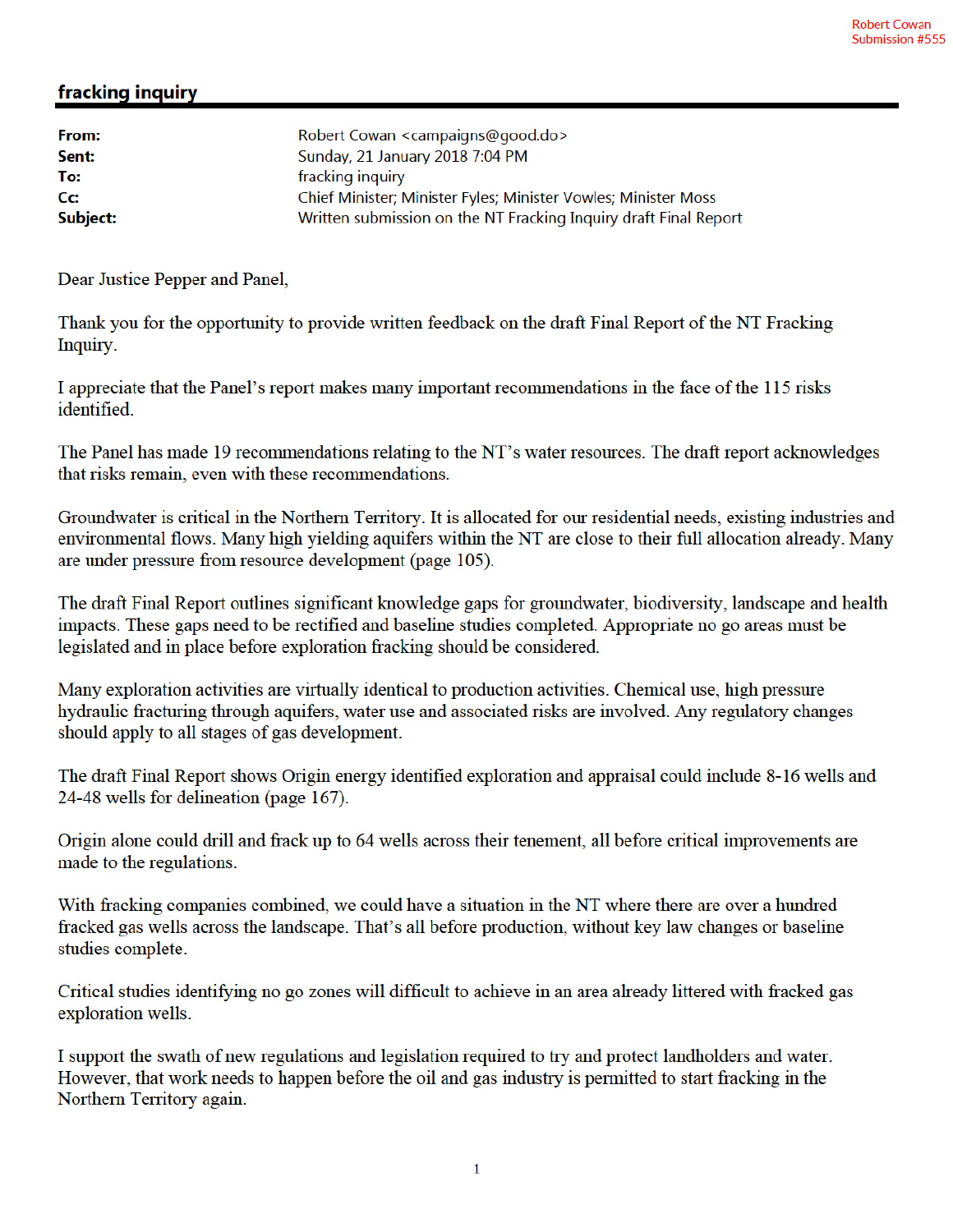The below critical recommendations must be improved and work completed BEFORE EXPLORATION fracking takes place.

Recommendation 5.1 (Enforceable code of practice for abandonment of onshore gas wells)

Recommendation 5.6 (Wastewater management framework)

Recommendation 7.1 (Water Act amended for shale extraction licence and payment for water)

Recommendation 7.4 (Strategic regional environmental and baseline assessment (SREBA), including a regional groundwater model, be developed and undertaken)

Recommendation 8.4 (Fire management plan and 10 year baseline assessment)

Recommendation 9.2 (Code of practice be developed and implemented for monitoring, detection and reporting of methane emissions)

Recommendation 10.1 (Human Health Risk Assessment prepared and approved)

Recommendation 12.11 (Social impact management plan) This recommendation should also be extended to allow for the legal right to say 'no' to fracking.

Recommendation 14.1 (Design and implement a full cost recovery system for fracking regulation)

Recommendation 14.16 (Legislation to regulate seismic surveys, drilling, hydraulic fracturing, and well abandonment)

Recommendation 14.18 (Fit and proper person test)

Recommendation 15.1 (Strategic regional environmental and baseline assessment (SREBA) undertaken and no go zones implemented)

In the NT there is a saying, "Once you frack you can't go back." Exploration fracking is no different. The studies, legal improvements and no-go zones suggested by the panel are critical. They must be actioned before any further fracking exploration.

Let's not wait until the production phase to put in place critical new regulations and laws. We must avoid delays to the protection of the Northern Territory's water, landscapes and people.

Above all else, unless there are 100% guarantees that fracking will never adversely affect either the groundwater resources or the environment, it should not proceed. We have no right at all to destroy the future groundwater resources for future generations.

Thank you for considering my feedback on this critical matter for the future of the Northern Territory.

Yours sincerely, Robert Cowan Girraween, Northern Territory, 0836, Australia

This email was sent by Robert Cowan via Do Gooder, a website that allows people to contact you regarding issues they consider important. In accordance with web protocol FC 3834 we have set the FROM field of this email to our generic no-reply address at campaigns@good.do, however Robert provided an email address ) which we included in the REPLY-TO field.